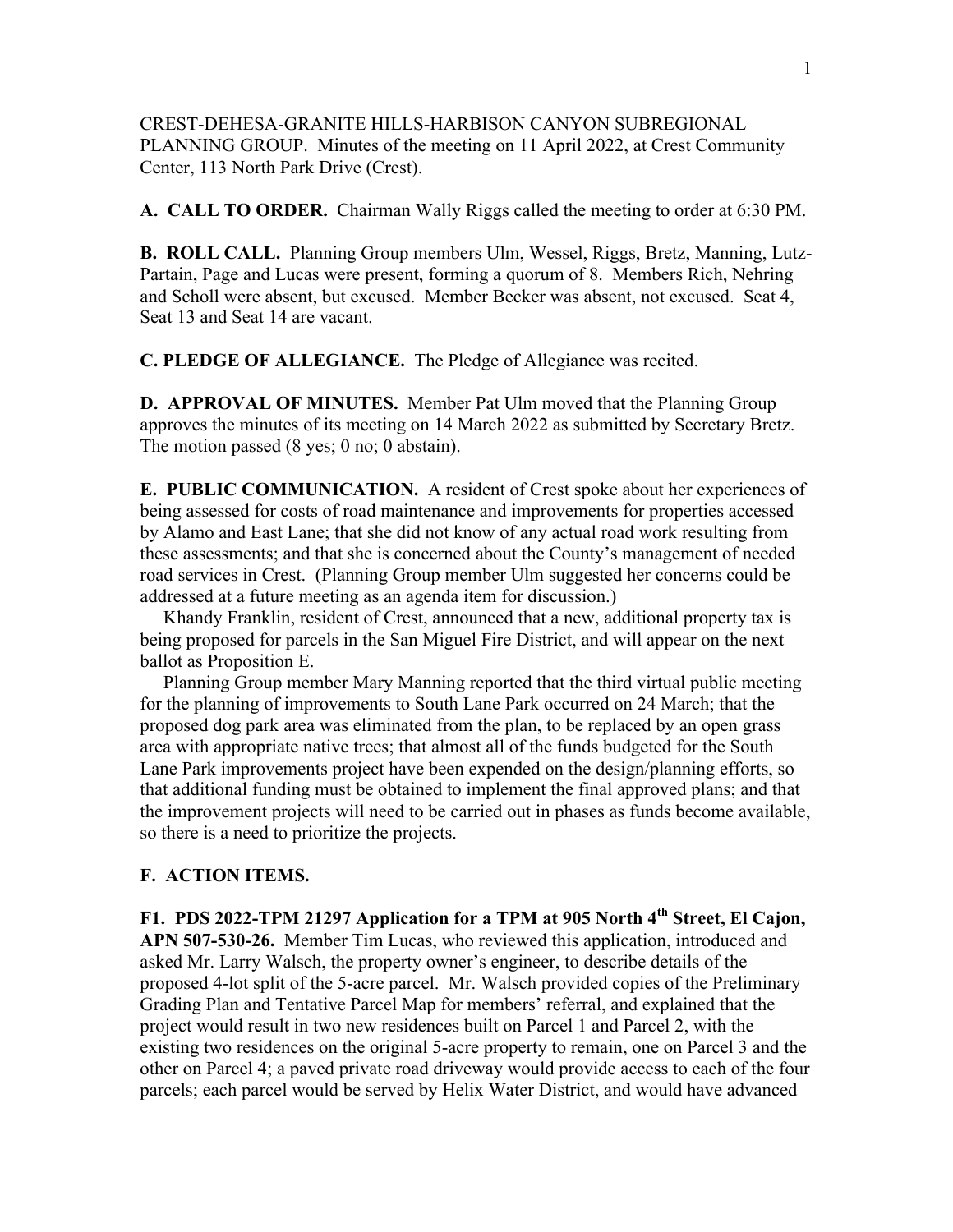treatment septic systems for waste water disposal; and an existing well on Parcel 1 is available to provide landscape irrigation water to all of the parcels.

 Adjacent property owners and members of the Planning Group expressed concerns about potential impacts including: 1) to stormwater runoff into Forrester Creek along the southern boundary of the project; 2) to existing septic systems on adjacent properties; and 3) to the community character of surrounding properties. Group discussion concluded that the project design complies with all relevant County development and zoning standards, and that findings do not exist to support denial of the proposed project. The concerned adjacent property owners were advised to provide their specific concerns about potential environmental impacts to stormwater runoff and septic systems directly to the County's project manager for this TPM.

 Darin Wessel moved that the Planning Group recommends approval of PDS 2022- TPM 21297, while requesting that the County takes into account and addresses the concerns of adjacent property owners about potential impacts to runoff and flooding in Forrester Creek, and to adjacent septic systems. The motion passed (8 yes; 0 no; 0 abstain).

**F2. Discussion and action on closure of California Riding and Hiking Trail in Sloane Canyon / Beaver Hollow Road (Wessel).** Darin Wessel provided members of the Planning Group copies of parcel maps, maps of existing road alignments, easement deeds for the riding and hiking trail, and related correspondences that pertain to the portion of the California Riding and Hiking Trail for which access has been recently blocked by a new property owner, who locked the access gate for the trail and installed no-trespassing warning signs.

 The Planning Group discussed the documented history and disputes about this segment of the trail. Wessel suggested that the Planning Group provides the property owner with copies of the documentation that establishes the legal existence of the public trail across his property, and invites him to attend the next Planning Group meeting to discuss the closure and consider its legality; Wessel also volunteered to contact the owner about this matter, and to continue further research into the relevant legal public rights that exist.

 A member of the public mentioned that the previous owner of the involved property had lost a court case concerning this segment of the trail, which would be important to review; that a CD video showing this trail segment exists, and could be useful to review; and that the current closure and use of the area for the owner's shooting range creates a serious public safety issue.

 Chairman Riggs agreed to putting this trail closure issue on the agenda for the June meeting of the Planning Group, allowing adequate time for engaging the property owner, as well as for time to inform other stakeholders (e.g., County Department of Planning and Recreation, California Department of Fish and Wildlife) about the issue and invite them to become involved.

**F3. Signage of trail between Mountain View and Horsemill Road in Crest (Ulm).** Member Pat Ulm provided members of the Group with a copy of the map of County of San Diego Tract 3860, which shows the alignment of the easements for a dedicated pedestrian and equestrian trail that were created by the Cornelius Ranch subdivision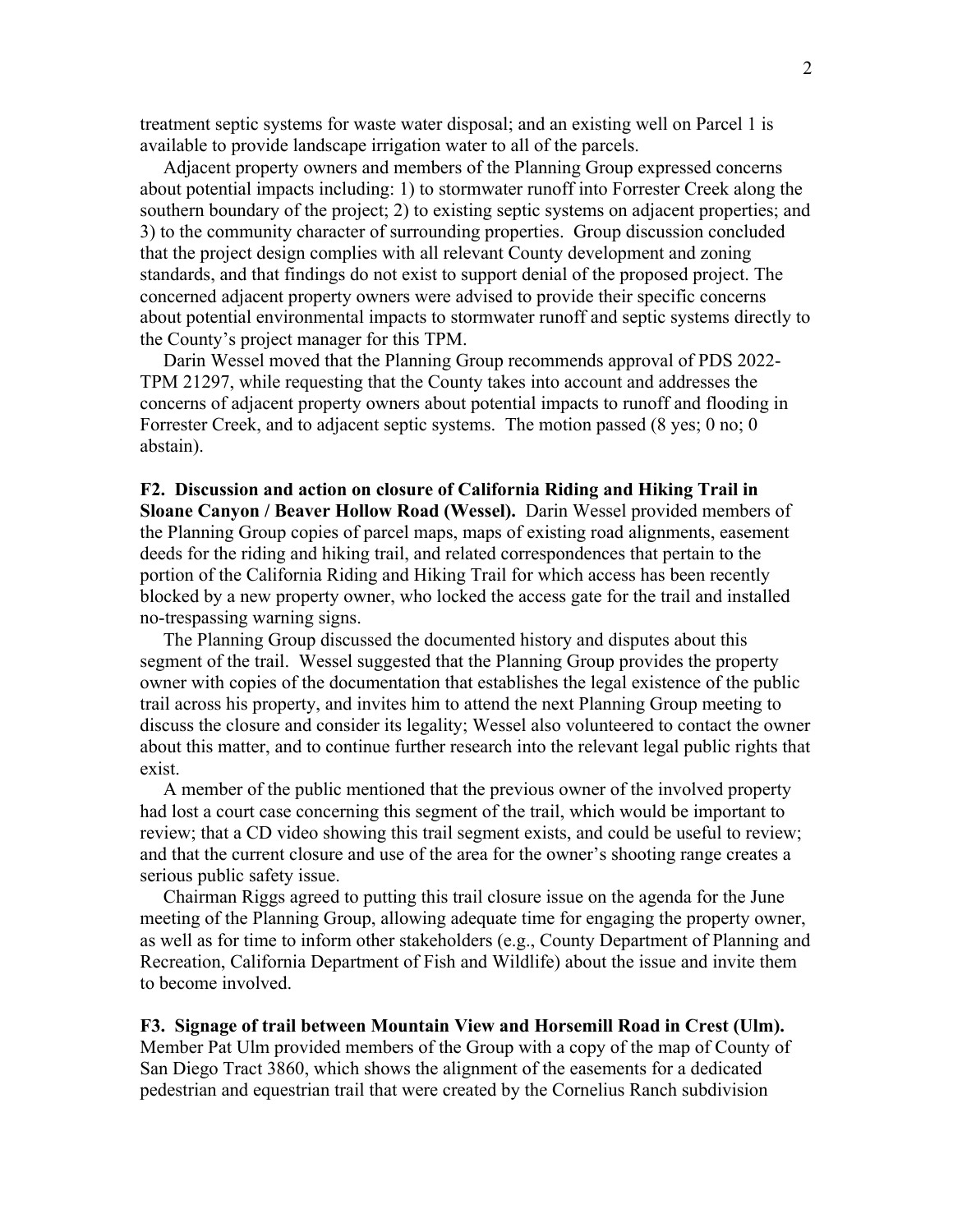project in Crest. During discussion with the Group, she explained that this trail is not adequately marked with signage to indicate that it is a dedicated public trail, although it is used by area residents who are aware of its existence; that a current property owner has petitioned the County to move a segment of the trail; and that it is not clear why the County has not marked the trail with appropriate signs, and has not informed the Planning Group about the proposed trail segment realignment requested by a property owner.

 Pat Ulm moved that the Planning Group contacts the County and makes the requests: 1) that the County Department of Parks and Recreation posts appropriate signs at both ends of this trail (one at the Mountain View Road mailbox #1005, the other at the Horsemill Road mailbox  $\#$  1155); and 2) that the County informs the Planning Group about any potential proposed future developments that could affect this trail's alignment. The motion passed (8 yes; 0 no; 0 abstain).

**F4. Discussion of commercial vehicles being parked along Mountain View Road in Crest (Ulm).** Member Pat Ulm reported that the issue of a number of commercial vehicles parked on a residential property on Mountain View Road is an open case with County Code Compliance; and that the property owner has been notified to remove the vehicles, or the County will remove them and charge the property owner for removal costs.

## **G. GROUP BUSINESS.**

**G1. Discussion of South Lane Park and Nancy Jane Park pest control issues.** Member Mary Manning led the Group in discussion about the County Department of Parks and Recreation policies (or lack thereof) for pest control in County parks, with Group consensus that regulated, environmentally sensitive, appropriate pest control of gophers and ground squirrels is needed in the Subregion's County parks. Member Tim Lucas suggested that until the gopher and ground squirrel problems are abated, South Lane Park is unsafe, and that signs should be posted that state: "Park is unsafe – watch out for gopher holes".

 Tim Lucas moved that the Planning Group requests that the County Department of Parks and Recreation carries out pest control measures for rodents (gophers and ground squirrels) at South Lane Park, Nancy Jane Park and Olde Ironside Park, for the purposes of improving public safety and landscaping maintenance at these County parks. The motion passed (8 yes; 0 no; 0 abstain).

**G2. Ad Hoc Committee update regarding evacuation in case of wildfire (Nehring).**  Ad Hoc Committee chairman Ron Nehring was unable to be present to provide an update at tonight's meeting. Member Tim Lucas reported that the Ad Hoc Committee has not met since its previous update provided at the 14 March 2022 meeting of the Planning Group.

**G3. Vacancy posting for Seat 4 in Crest.** Chairman Riggs announced that he had copies of the official vacancy notices for Seat 4 (Crest), and asked for attending residents from Crest to post these notices at public bulletin boards in Crest, including at the Library